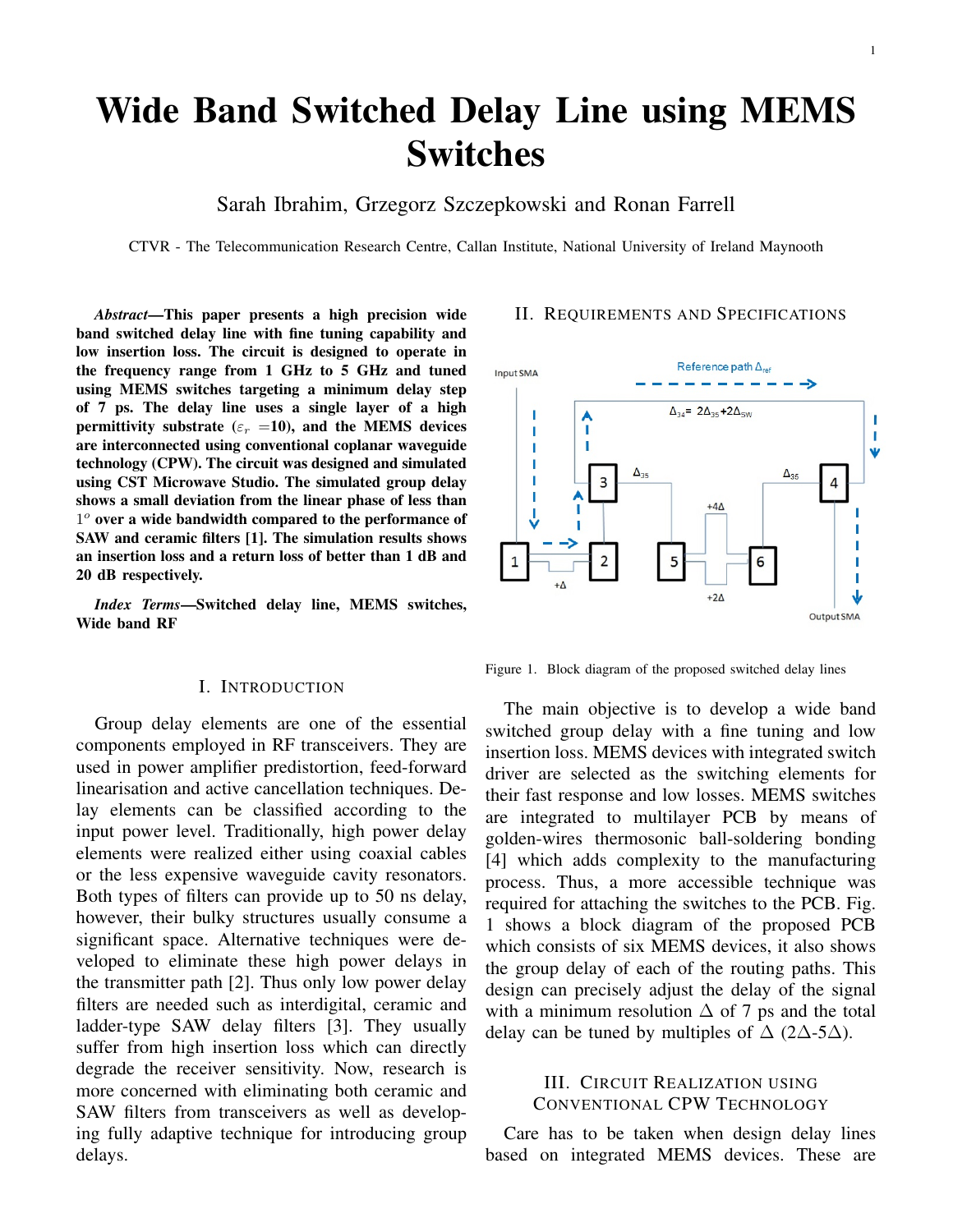mainly due to the MEMS having a large number of pins underneath the package need to be connected to several transmission lines. Thus the first difficulty is creating the transition from the switches to the RF tracks that perfectly matches the impedance of the pins (50 $\Omega$ ) which are only 0.5 mm apart, yet maintaining a low signal coupling at frequencies above 1 GHz. Fig. 2 shows the layout of the circuit where a single layer substrate is used ( $\varepsilon_r$  = 10) with a thickness of 1.9 mm, and all transmission lines were realized using standard copper cladding whose thickness is 35  $\mu$ m. Other transitions are designed to connect the narrow CPW RF tracks to the input/output SMA connectors. From SW1 to SW2, the distance between the reference path and the first delay path is only 1.6 mm, thus a fine tuning for the group delay can be achieved with a step of 7 ps. And from SW5 to SW6, two delay lines were designed to deliver 14 ps and 28 ps.



Figure 2. Circuit layout  $(45 \times 80 \text{ mm}^2)$ 





Figure 3. The simulated s-parameters of the four delay paths

Fig. 3 shows the simulated S-parameters for the four delay paths which indicate an insertion loss and a return loss of better than 1 dB and 20 dB respectively. Resonances appeared in the simulation of delay lines at frequencies above 4 GHz due to the excitation of finite ground CPW higher modes. These resonances also appears in the simulated group delay as shown in Fig. 4. These higher modes can be avoided by introducing air bridges to all the bends of each transmission line [3]. Fig. 5 shows the effect of introducing wire airbridges to the CPW line bends on the simulated S-parameters of the path between SW3 and SW4. It indicates an insertion loss of less than up to GHz which is much lower when compared to earlier designs [4], [5]. A deviation of less than  $1^{\circ}$  from the linear phase is achieved over a wider bandwidth compared to both SAW and ceramic delay filters, which can typically deliver a similar phase deviation over a maximum of 20 MHz [1]. Currently, the circuit is being implemented using Rogers 6010 substrate and measurements will be presented at the conference.



Figure 4. The simulated group delay for the four delay paths

## V. EXPERIMENTAL VALIDATION

Fig. 6 shows the fabricated PCB with the MEMS devices which were manually soldiered at NUIM Labs. Unfortunately, airbridges weren't built due to limited fabrication tools. Fig. 7 shows the measured S-parameters for the longest delay path between the input and output SMA connectors, while Fig. 8 shows the corresponding group delay.